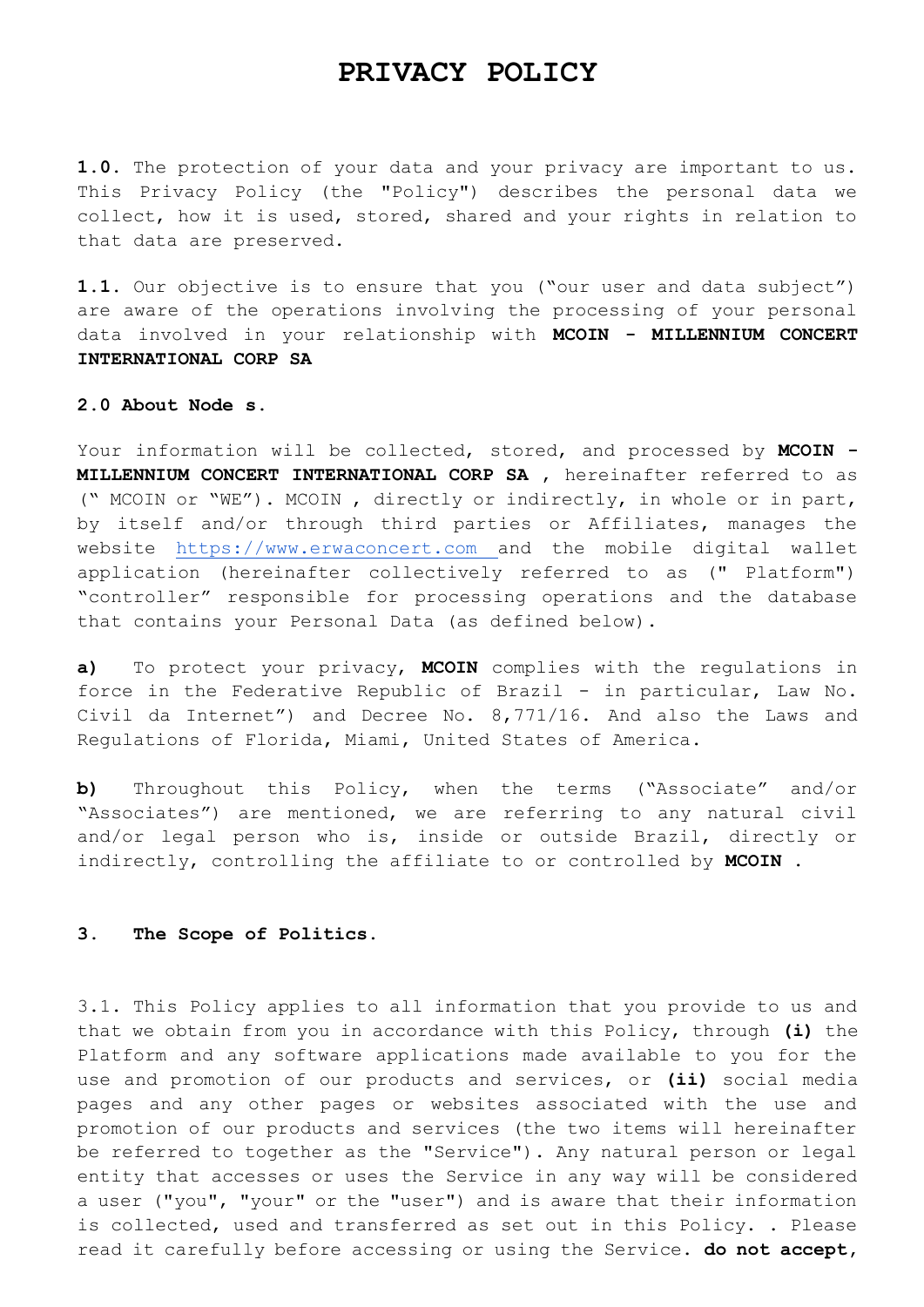**in whole or in part, the terms and conditions of this Policy, stop accessing and using the Service.**

# **4. Types of information we collect.**

#### **4.1. Collectively referred to as ("Full Information").**

4.2. When accessing or using our Services, you provide us, and we collect, certain personal data relating to you. In some cases, you directly provide this information to us or allow us to access it through data collected by third parties. In others, data is collected directly by us.

4.3. These are the personal data collected and processed by **MCOIN** , divided by categories:

# 4.4. **User-provided Personal Data (collectively, "Personal Information"):**

**a)** Registration data: First name, last name, gender, nationality, date of birth, CPF, address.

**b)** Contact details: phone number and email.

**c)** Photo of your face.

**d)** Photo of your identity document or any other document that allows your identification.

**e)** Bank data.

# **5. Platform usage and navigation data (collectively referred to as "Operational Information"):**

5.1. Information about all operations and activities carried out through the Service, dates, duration and frequency of user sessions and access by any means to the Service, geo-location of the device and any other data to which we have access through mobile devices, tablets or computers through which the Service is accessed or used.

5.2. Connection IP address, date, time, duration and frequency of access to the Platform.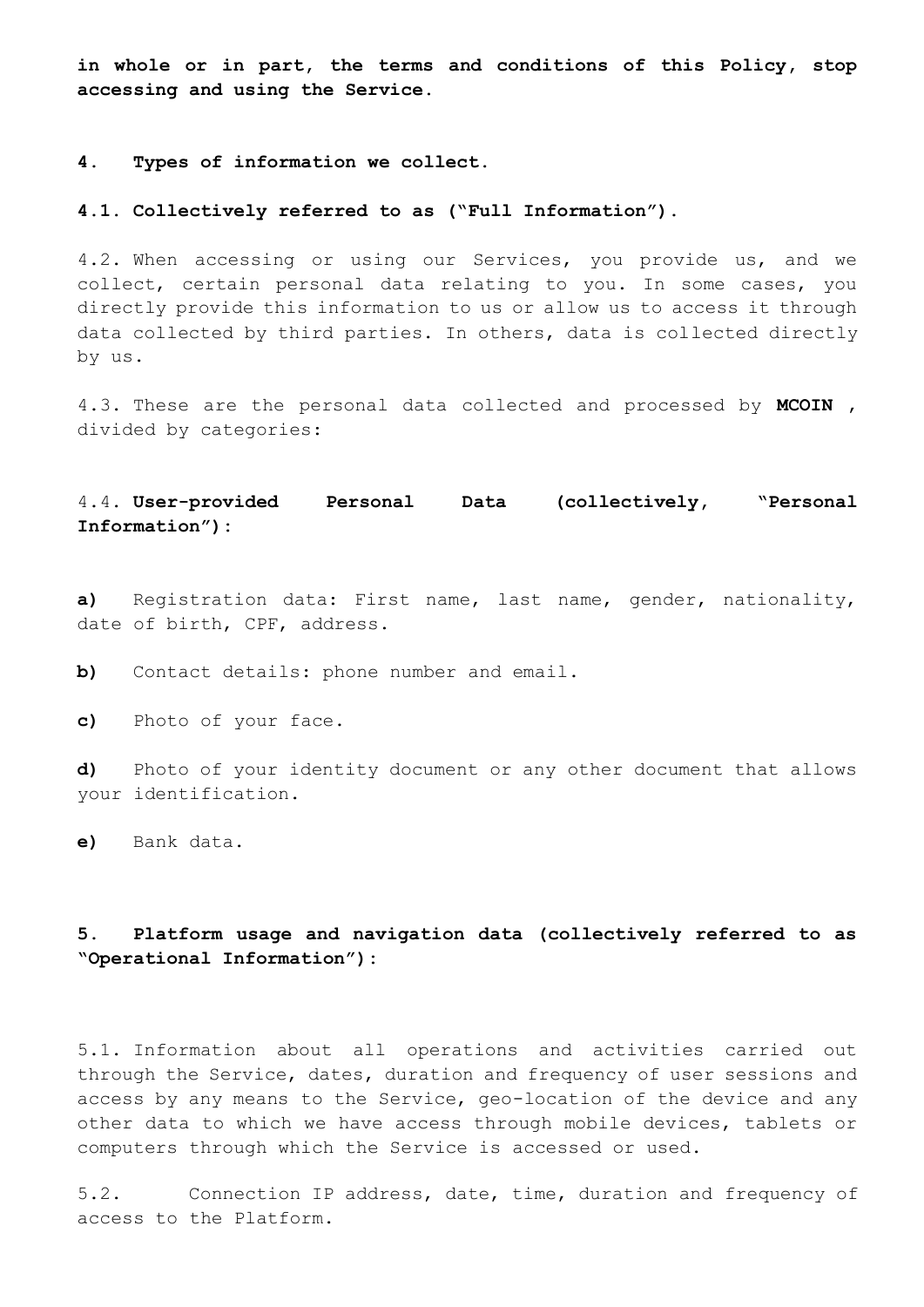5.3. General information, of an anonymized statistical nature, which includes technical information about your device, operating system and ID.

# **6. Personal Data collected by third parties whose sharing with MCOIN is authorized by the user:**

6.1. You may choose to give us access to information stored by third parties, such as social networks, including but not limited to Facebook, Twitter, Instagram, linkedin, etc.

6.2. The type of information collected in this way, and the use that may be made of it, will depend on the scope of consent you have provided to that third party and your privacy settings on that site or service, as well as your authorization to associate an account managed by a third party to your account administered by **MCOIN** .

6.3. By associating your account, you agree that **MCOIN** may collect, store and use, in accordance with this Policy, the information contained in the account you have with the third party.

6.4. Information relating to your health, race, ethnic group, sexual orientation, religion, trade union membership, moral or political opinions is excluded from this Policy, as you do not request them under any circumstances.

# **7. What will MCOIN use your personal data for?**

7.1. **MCOIN** and its Affiliates use your Total Information for a variety of purposes.

7.2. Provision and operation of the contracted Services.

7.3. Some personal data is essential for us to provide services to you. When accessing or using our Services for the first time, we ask that you complete forms that specify what information is required to create a user account and use our Services. In this opportunity, we indicate which personal data to be provided by you are mandatory and which are optional.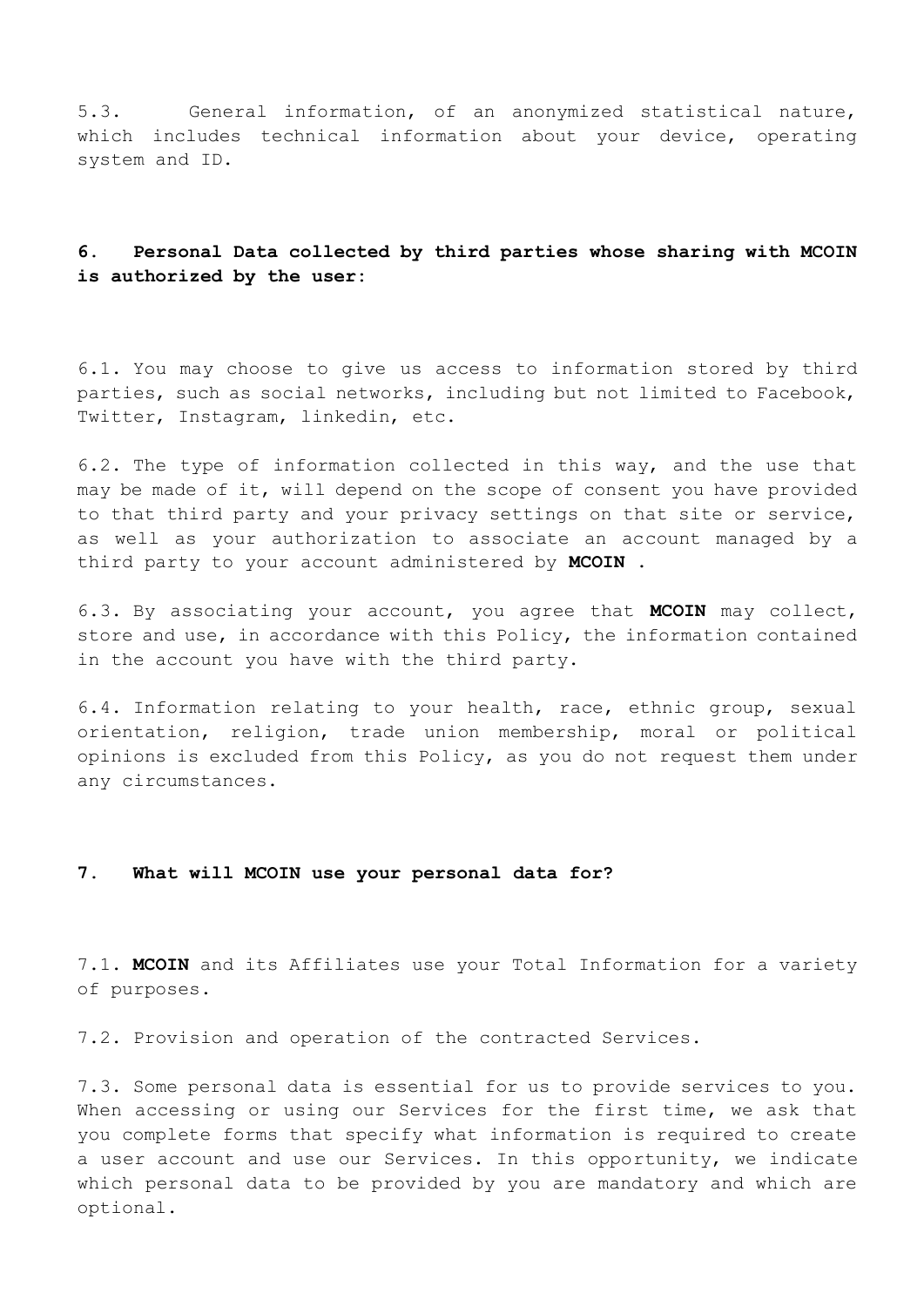7.4. Navigational and device data are also essential for the services to be operationally viable. You control our access to location information from your device.

7.5. In addition to the use to provide and operate the contracted services, we use your Total Information:

**a)** Identification, authentication and verification of requirements for contracting the Services;

**b)** Periodic reassessments of eligibility to be an **MCOIN customer** ;

**c)** Execution of the contracted Services;

**d)** Communication with you by telephone, email, SMS, WhatsApp, or any other available means, etc.;

**e)** Improving, modifying and optimizing our Services;

**f)** Evaluating the performance of the Service, facilitating the design, development, generation and delivery of software updates, improving product support and other products and Services offered to users;

**g)** Analysis of data trends and evaluation of the performance of the Service;

**h)** Prevention and resolution of technical or security problems;

**i)** Investigations and measures to prevent and combat money laundering, terrorist financing and fraud;

**j)** Regular exercise of MCOIN's rights, including the presentation of documents in administrative and judicial proceedings, if necessary;

**k)** Collaboration or compliance with a court order, a competent regulatory authority or a supervisory body;

**l)** Compliance with legal or regulatory obligations, such as antimoney laundering rules (Law No. 9,613/98) and retention of application access records (Law No. Rules established by the state of Florida, Miami, United States.

**m)** Recommendation of new services, products or features of the Platform;

**n)** Display of Advertising on the Platform, pages on social networks and any other websites;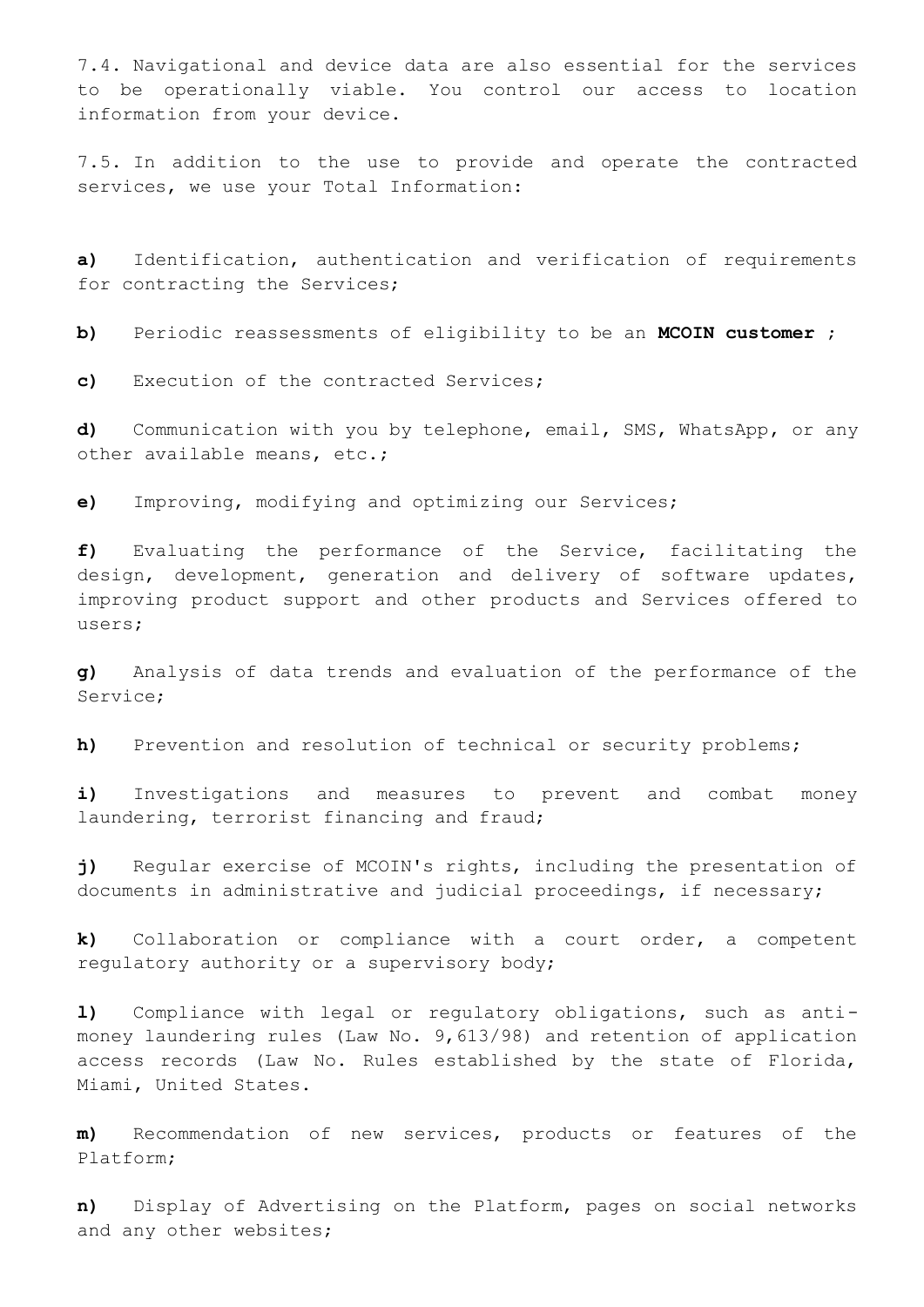**o)** Marketing, prospecting and market research for the promotion of our Services through the development of advertising and marketing campaigns;

**p)** Queries about your information in the Credit Information System (SCR) database.

**q)** The third parties with whom we share your Total Information may be Authorities; Regulatory bodies; Compliance service providers; Marketing campaign partners; Companies of the **MCOIN** economic group ; Business partners in general;

**r)** Providers of information technology services, customer service, communication, statistical services, research, financial services and payment methods.

**s)** Whenever possible, the sharing of operational data is carried out anonymously.

### **8. Information security measures. confidentiality**

8.1. MCOIN uses **a** variety of security measures to ensure the confidentiality and integrity of your information, protecting it from loss, misuse and unauthorized access, disclosure, alteration or unauthorized destruction.

8.2. To ensure an adequate level of security for your Personal Information, some of the practices we adopt are as follows:

**a)** Encryption of personal information, where applicable;

**b)** Measures capable of guaranteeing the confidentiality, integrity, availability and treatment of the Services;

**c)** Periodic audits, with regular processes of verification, evaluation and assessment of the effectiveness of technical or organizational measures.

**d)** Periodic assessment of the risk of accidental or unlawful destruction, loss or alteration of Personal Information transmitted, stored or otherwise processed, or of unauthorized communication or access to such information;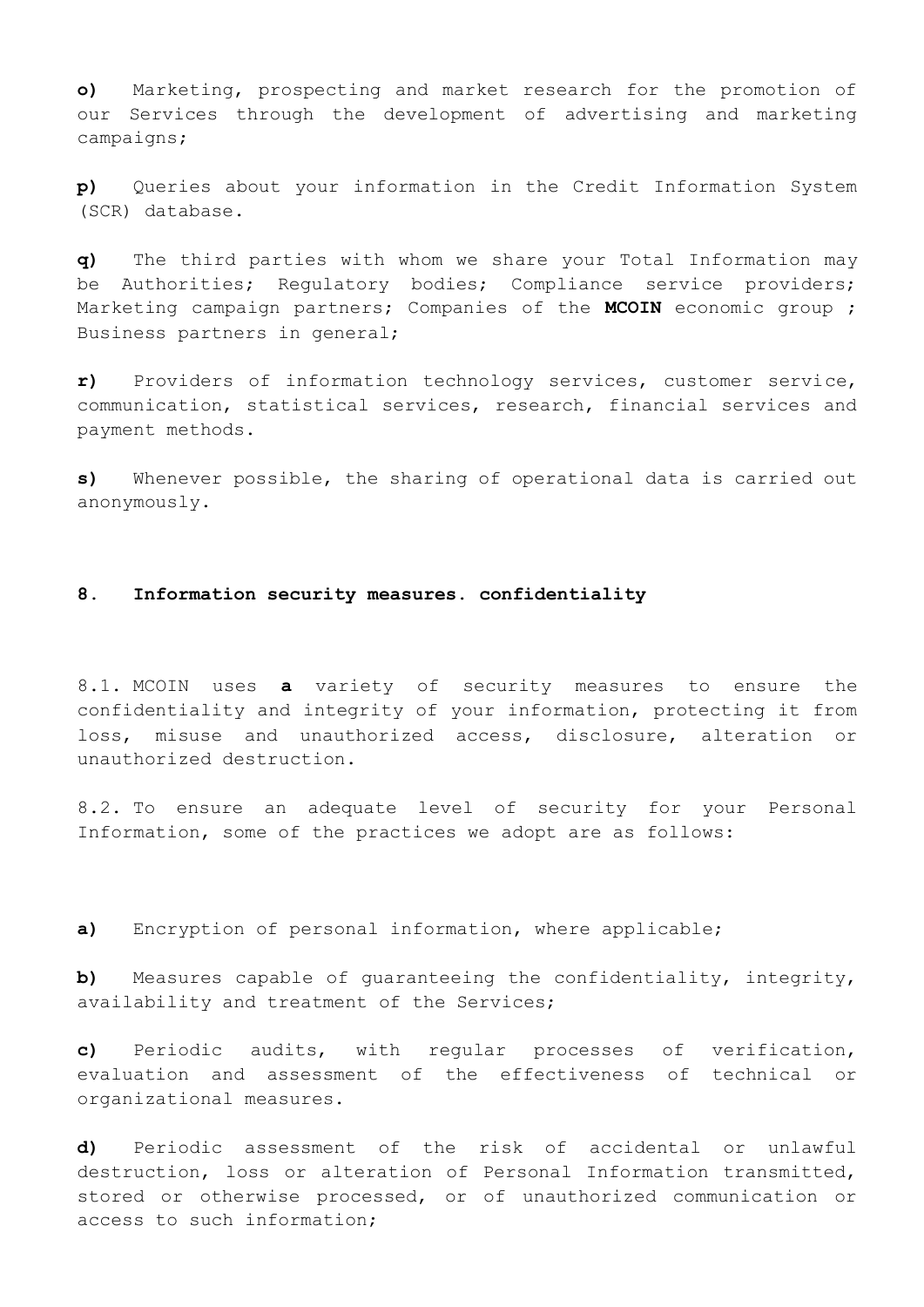**e)** Measures to ensure that any person acting under the authority of MCO IN who has access to Personal Information can only process it in accordance with MCOIN 's instructions .

### **9. The communications we send to you**

9.1. You may select the types of communications from us that you wish to receive, including promotional information from MC OIN and third parties.

9.2. In any case, as long as you have a user account, MCOIN may send you non-promotional communications, via telephone, email, SMS or other available means, with information about your account, as well as requests and complaints. that may be in progress.

9.3. The Service may transfer cookies to the storage drive of the device through which you access or use the Service. Cookies are alphanumeric identifiers that work with your web browser and that allow our systems to recognize you and improve your experience on the Platform. You can delete cookies or prevent us from sending them. Consult your browser's help section to perform any of these operations. In any case, we recommend that you allow cookies linked to our Service: some functions of the Service may not work correctly or may be completely disabled if cookies are disabled.

9.4. Likewise, you can request the revocation of monitoring of the geographic location of the devices through which you access the service at any time. However, such revocation may disable some functions or directly prevent the provision of the Service.

9.5. The Service may provide links to third party websites. These sites are not operated by us and are beyond our control. Please keep in mind that these sites may collect information about you and that when you visit them, you will be subject to their own privacy policies - please read these and other documents that govern your relationship with the providers of these sites. We are not responsible for the privacy practices of these websites and cannot guarantee the security of the information they collect.

# **10. Changes to this Privacy Policy**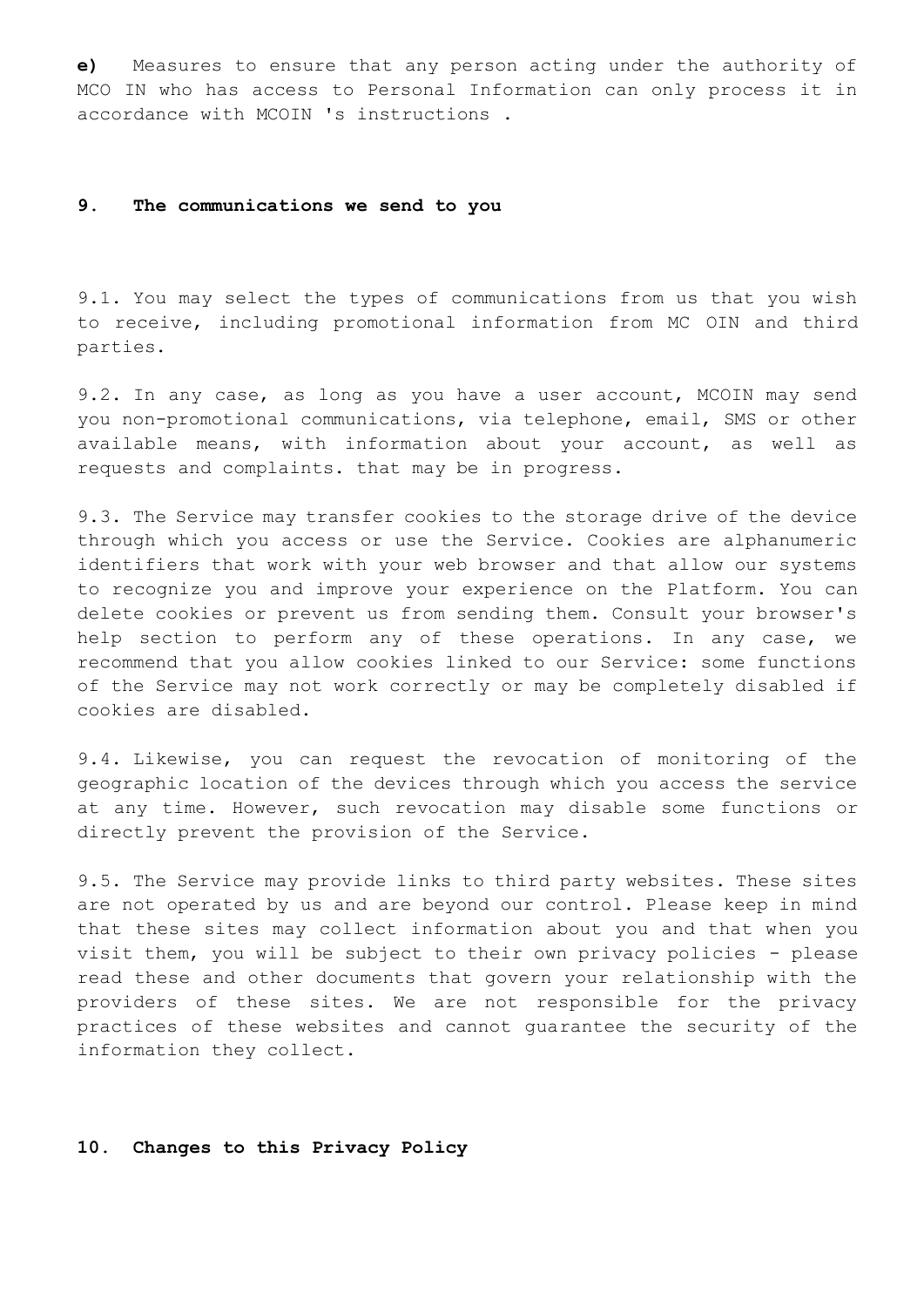10.1. MCOIN reserves the right to modify this Policy at any time. Whenever the conditions of this Policy are changed, you will receive notification from us, through the means we deem appropriate (including, without limitation, its publication on the website [www.erw concert .com](http://www.erwconcert.com/) 

10.2. In cases where changes to this Policy result in significant changes in personal data processing practices, you hereby give your consent. Otherwise, we ask that you contact us.

10.3. Subject to the provisions regarding Personal Information, MCOIN also reserves the right to allow access to and/or transfer the Total Information to third parties or in the event of a total or partial divestiture, merger, spin-off or change of control of the company.

#### **11. MCOIN Responsibilities.**

11.1. MCOIN takes all measures within its power to protect the security, integrity and confidentiality of your personal information. However, the User is responsible for the transmission of personal information when using the Service. MCOIN will not be held liable for any damages that user errors or carelessness in this transmission may cause.

# **12. Your rights as a personal data subject**

12.1. Below we list your rights as the holder of personal data and how to exercise them. We may need to confirm your identity to enable them to exercise.

## **13. Confirmation of the existence of processing of personal data**

13.1. If you are our user, this means that we process your personal data. If you have doubts about whether you are our user or about the processing operations we carry out, you can ask ERW AGENCY to confirm the existence of the processing of your personal data.

#### **14. Access to personal data.**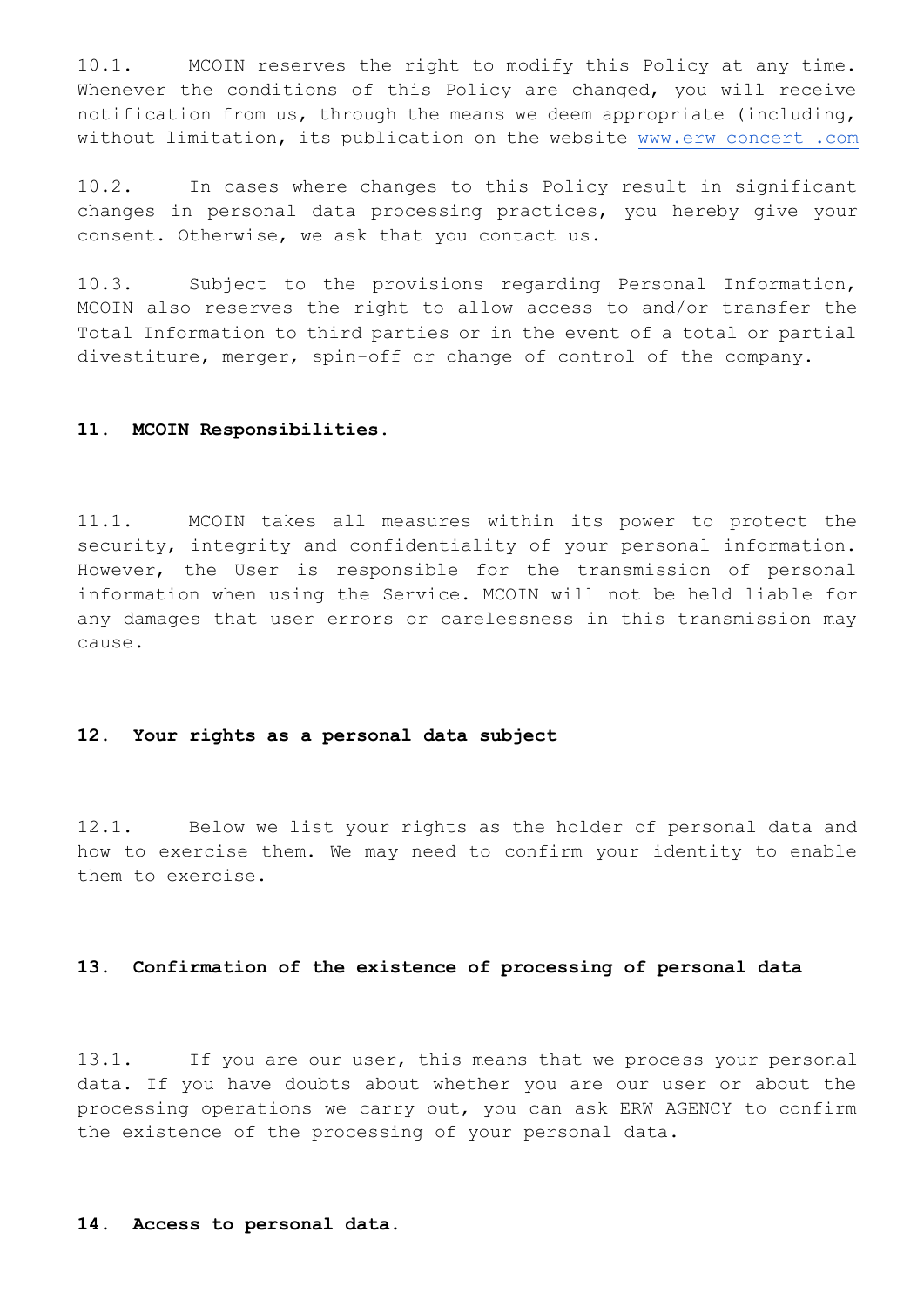14.1. You can request access to the data we hold about you at any time.

# **15. Correction of incomplete, inaccurate or outdated personal data**

15.1. If you find that your personal data is incomplete, inaccurate or out of date, you can request the correction or completion of this information from MCOIN.

# **16. Anonymization, blocking or deletion of unnecessary, excessive or non-GDPR treated data**

16.1. If you consider that your personal data is being processed unnecessarily, in excess in relation to the purpose for which it is intended or in breach of the provisions of the General Data Protection Law, you can ask ERW AGENCY to anonymize, block or delete this data..

16.2. The effective anonymization, blocking or elimination will depend on proof of excess, lack of need and non-compliance with the provisions of the General Data Protection Law.

### **17. Information regarding data sharing carried out by MCOIN .**

17.1. You may ask MCOIN to inform which public and private entities it has shared or from whom it has received your personal data.

17.2. In no event will we transfer your personal data to third parties without obtaining your prior consent, unless it is necessary to maintain our relationship with you, to continue to provide the Service, to comply with legal or regulatory obligations, including those of protection of personal data, as well as those cases that have been mentioned in this Policy.

# **18. Portability.**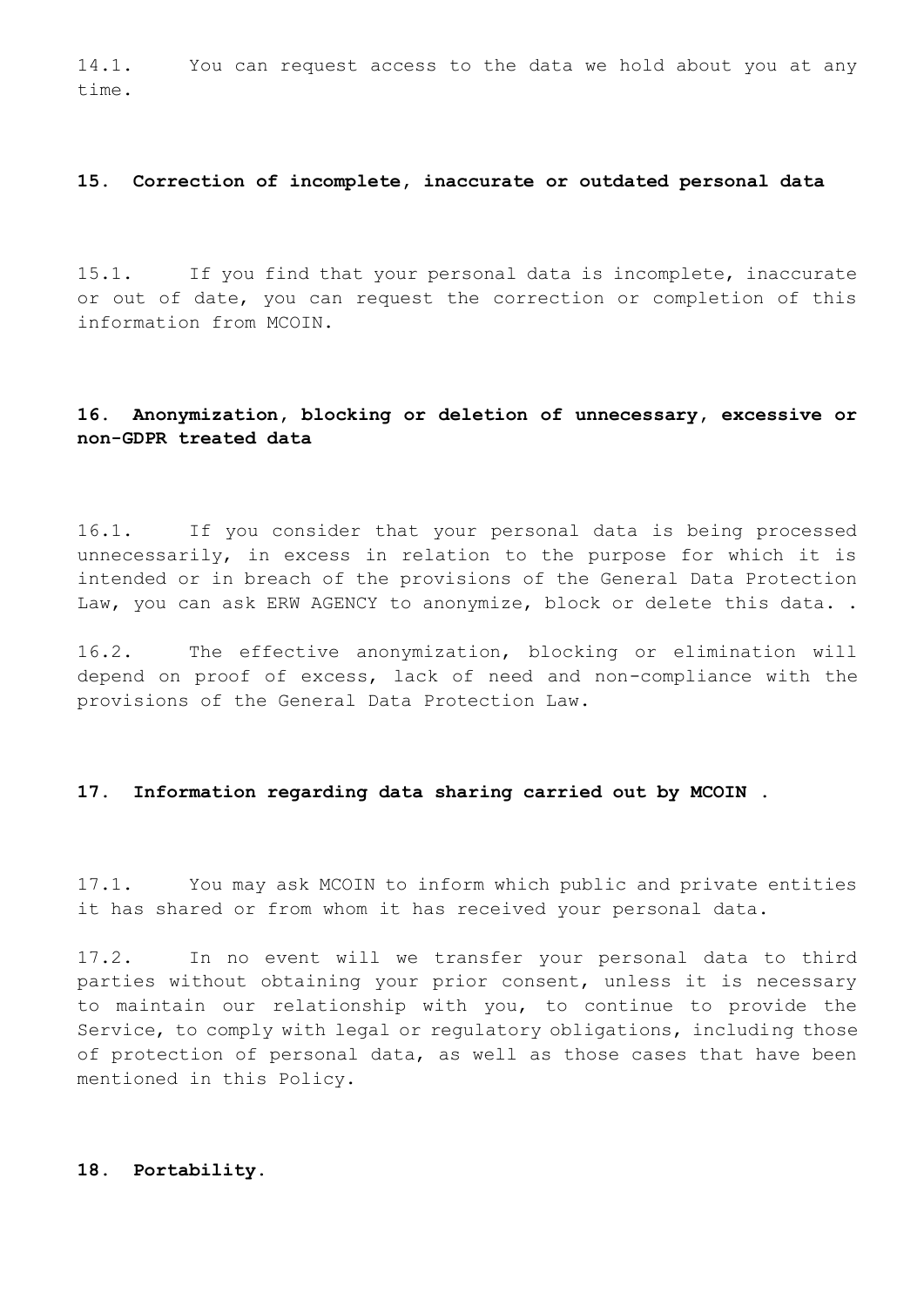18.1. You can request the portability of your data to another service or product provider, based on the guidelines to be defined by the National Data Protection Authority.

### **19. Deletion of personal data**

19.1. You may request, at any time, the deletion of your personal data.

19.2. The effective elimination of this data will depend on the existence of technical means capable of processing your request and on the absence of retention of this information for the execution of the Service contract with you, the fulfillment of legal or regulatory obligations or the regular exercise of rights in legal proceedings. , administrative or arbitration. We may also subject the data to an anonymization process.

# **20. Information about the possibility of not providing consent and about the consequences of denial**

20.1. You can specifically revoke your consent to the processing of data for certain marketing purposes, under the terms of this Policy, as well as prevent the collection of certain data – such as location data. However, the refusal to consent to this Policy in general implies the impossibility of providing the Services, since the processing of your personal data is essential for the viability of our operation.

### **21. Revocation of Consent**

21.1. You can request, at any time, the revocation of this authorization. Revocation of consent may imply the impossibility of providing the Services, but does not prevent MCOIN from continuing to process your personal data, provided that there is another legal basis that justifies the treatment in this case or that the data is anonymized.

21.2. After the end of providing our Services, we may store your Personal Information for a minimum period of two consecutive years for the purpose of complying with legal or regulatory obligations, for the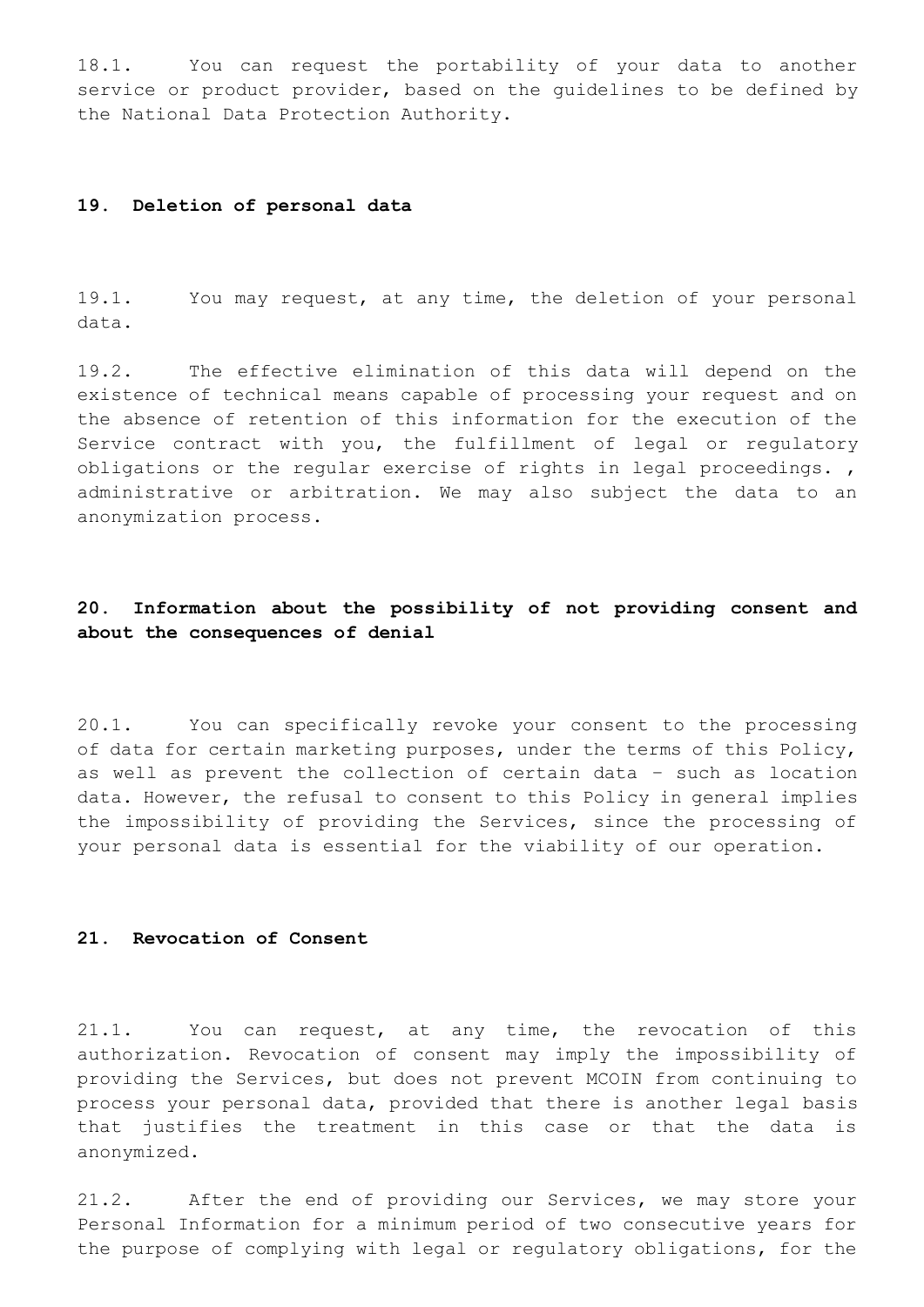regular exercise of the rights of MCOIN and its Affiliates or for any period longer. that is necessary depending on the legal basis that justifies the retention of the data.

# **22. If you wish to exercise any of these rights, please contact [support@mcoin.com](mailto:suporte@erwagency.com)**

22.1. If you understand that there is a need, you have the right to submit a petition to the National Authority for the Protection of Personal Data or to consumer protection bodies.

# **23. International Data Transfer.**

23.1. **Your personal data is transferred internationally to Argentina** , where MCOIN observes the same level of protection provided by the General Data Protection Law ( Law No. those established by the State of Florida, Miami, United States.

23.2. By agreeing to this Policy, you consent that the processing of your personal data can take place at all the Company's official offices open in the world.

# **24. Jurisdiction and applicable law**

24.1. This Policy is governed, without exception and in all its points, by the laws of the Federative Republic of Brazil and the United States. will be interpreted accordingly.

24.2. Without limiting the foregoing, in the face of any difference, disagreement or conflict arising from the application, interpretation, validity and/or scope of this Policy, the User should primarily try to communicate with MCOIN, sending him his complaint so that the parties can try to reach an agreement in the email.

### **25. Contact information**